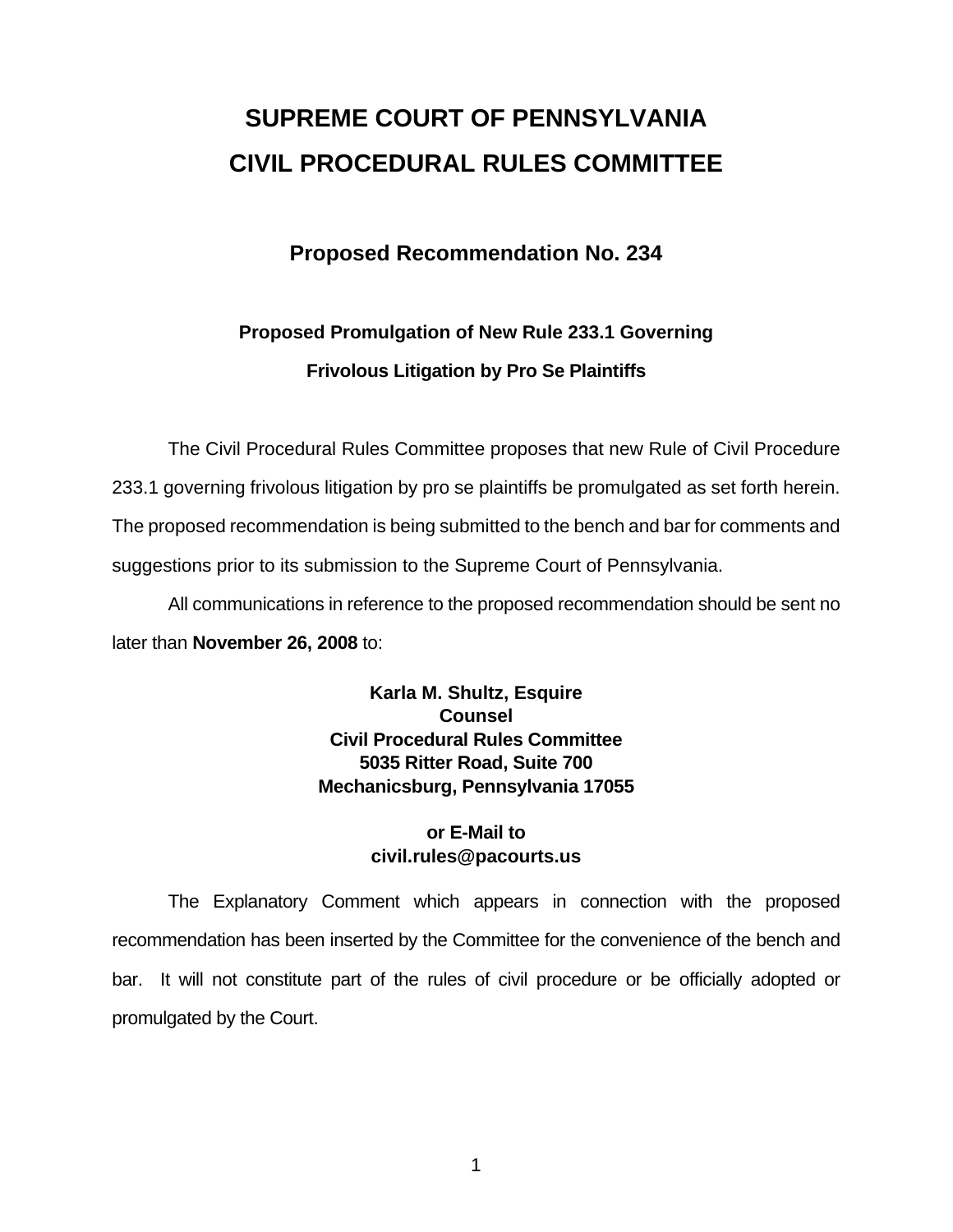#### **Rule 233.1. Frivolous Litigation. Pro Se Plaintiff. Motion to Dismiss**

 (a) Upon the commencement of any action filed by a *pro se* plaintiff in the court of common pleas, a defendant may file a motion to dismiss the action on the basis that

(1) the *pro se* plaintiff is alleging the same or related claims against the same or related defendants, and

(2) these claims have already been resolved pursuant to a settlement agreement or a court proceeding.

(b) The court shall stay the action while the motion is pending.

(c) Upon granting the motion to dismiss, the court shall enter an order dismissing the action and may bar the *pro se* plaintiff from pursuing additional *pro se* litigation against the same defendant or related defendants raising the same or related claims without leave of court.

 (d) If litigation is filed in violation of a court order entered pursuant to subdivision (c), the court may *sua sponte* or in an *ex parte* proceeding dismiss an action that is filed in violation of a court order entered under this rule.

> Note: A *pro se* party is not barred from raising counterclaims or claims against other parties in litigation that the *pro se* plaintiff did not institute.